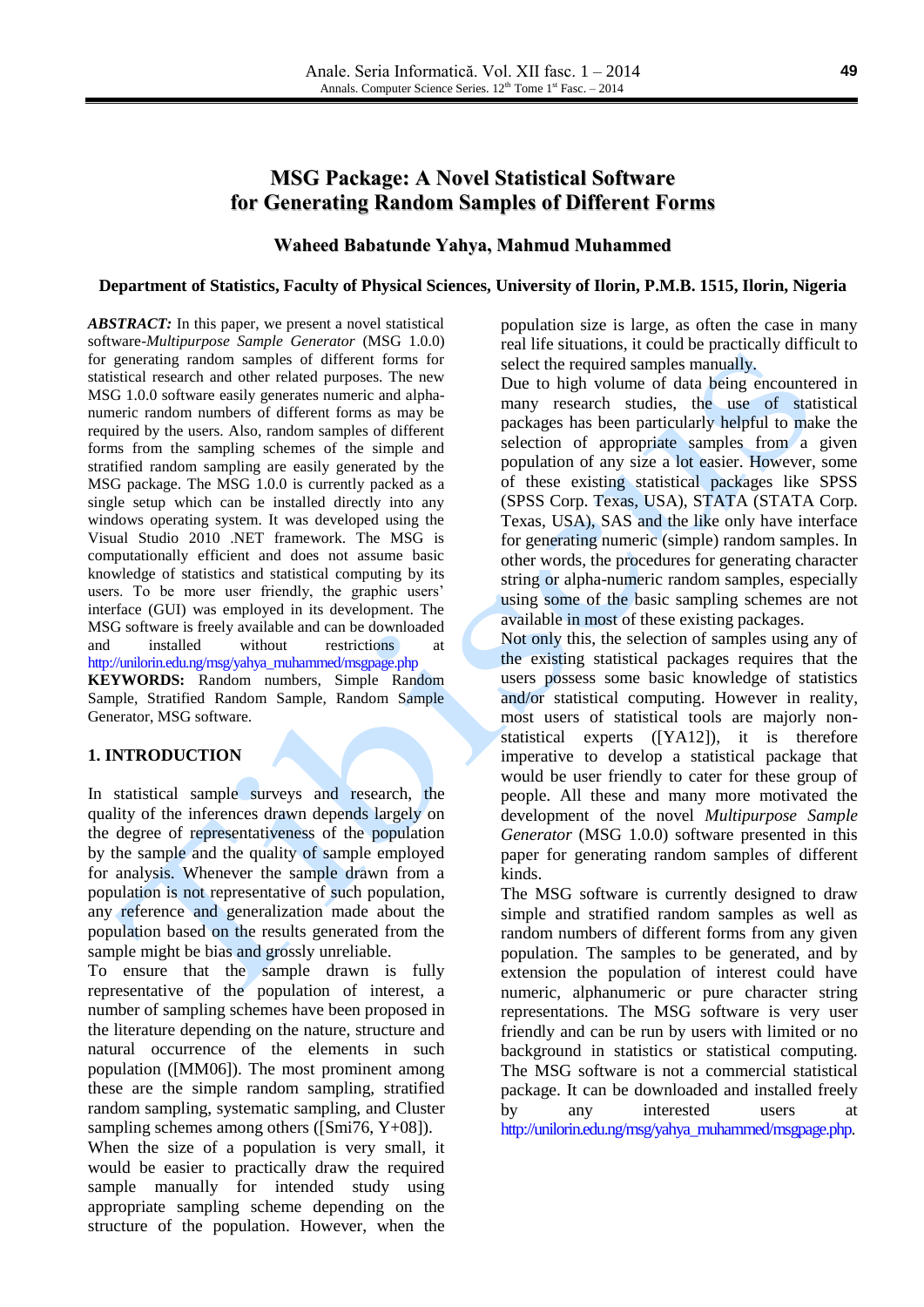#### **2. THE DEVELOPMENT OF THE MSG SOFTWARE**

The new MSG software version 1.0.0 was developed for windows platform machines using the .NET framework and the Microsoft Visual Studio 2010 environment. The software has been deployed and packed with .NET windows installer that makes it very easy to install and run independent of the Microsoft Visual Studio environment. A 4.7MB setup file of the MSG software can be downloaded and installed freely at [http://unilorin.edu.ng/msg/yahya\\_muhammed/msgp](http://unilorin.edu.ng/msg/yahya_muhammed/msgpage.php) [age.php.](http://unilorin.edu.ng/msg/yahya_muhammed/msgpage.php) Detail on system requirements for the proper installation of the software are provided in the next sub-section.

### **2.1. System Requirements and Installation**

The MSG software can be installed on any 32 or 64 bits Windows XP, Windows Vista, Windows 7 and 8 operating systems. A minimum of 512 MB of RAM and at least 1GB hard disc space is required for optimal performance.

To install MSG 1.0.0, simply double-click on the MSG setup file, a windows installer would pop-up, click "**next**" to proceed, select users ("Just Me" or "Everyone") and choose installation folder, click "**next**" to complete the installation. After the installation, the shortcut to MSG icon will be deposited on the desktop and in the user's program menu. Click on this icon to launch the MSG software.

The installation of MSG package is automatically accompanied by a self-instructive manual in portable document format (pdf). The manual contained detail instructions on how to use the MSG 1.0.0 software. Information on how to export the results to other programs for further uses is provided in the manual. The manual can be viewed and/or downloaded through a click on the "**User Manual**" on the menu bar. However, installation of foxit reader may be necessary for better viewing of the manual. The foxit reader setup can be downloaded freely at: [http://www.foxitsoftware.com/Secure\\_PDF\\_Reader/.](http://www.foxitsoftware.com/Secure_PDF_Reader/) The authors can be contacted for further information on the usage of the software.

## **3. APPLICATION OF THE MSG SOFTWARE**

In this section, we present details of how the MSG 1.0.0 software can be used to generate random numbers and random samples of different forms. After the MSG 1.0.0 software has been successfully installed, a click on the MSG icon in the program panel or on the MSG shortcut on the desktop would

automatically prompt the home page as shown in Figure 1. The home page contains the title bar, the menu bars and a brief description of the software developers/authors.

The menu bars provide the links to "**Random Number**", "**Simple Random Sampling**" and "**Stratified Random Sampling**" generation procedures which are the major tasks performed by the MSG package. Here, the user can click on the type of task he wants to perform. Also, the menu bar has a link to view the user's manual and another one that provides detail address of the developers.

### **3.1. Random Numbers**

Random numbers are numbers that evolve randomly by chance factor whose values can fall within a specified range of interest and their formation lacks any specific pattern.

## **3.1.1.** *Random Numbers Generator*

To generate a set of random numbers using MSG software, the user is required to click "**Random Number**" on the menu bar that would bring out the interface for random number generation as shown in Figure 2. On this interface, the user has to specify the range within which the random numbers should be generated using the "**From**" and "**To**" boxes.

The user may specify a combination of numbers between 0 and 9 or a combination of characters from A to Z (either lower or upper case or both) in the "**Prefix**" box that would precede and uniquely identify all the numbers to be generated. The number of samples (*n*) to be generated should be specified in the "**Count**" box after which the user would click on the "**Generate**" button to view the random numbers generated as shown in Figure 3. Here, the digits "080" was supplied into the "**Prefix**" box to generate 100 numbers from "30234567" to "31234567" with the three digits "080" preceding each number generated.

In some practical situations, it may be required that the random numbers to be generated should carry a character prefix, say "UIL". In such a situation, the "UIL" should be entered into the "**Prefix**" box to generate the final out of the type given in Figure 4 using the earlier specifications for other boxes.

A dialogue box carrying the message "**Generated Successfully**" would appear immediately after the MSG has completed the process of generating the required random numbers and it would disappear by clicking the "**OK**" button on this box. The random numbers generated (results) would be displayed on the "**Output**" box (bottom left panel of Figure 3). A click on the "**Save**" button would automatically save this result after which the results would be re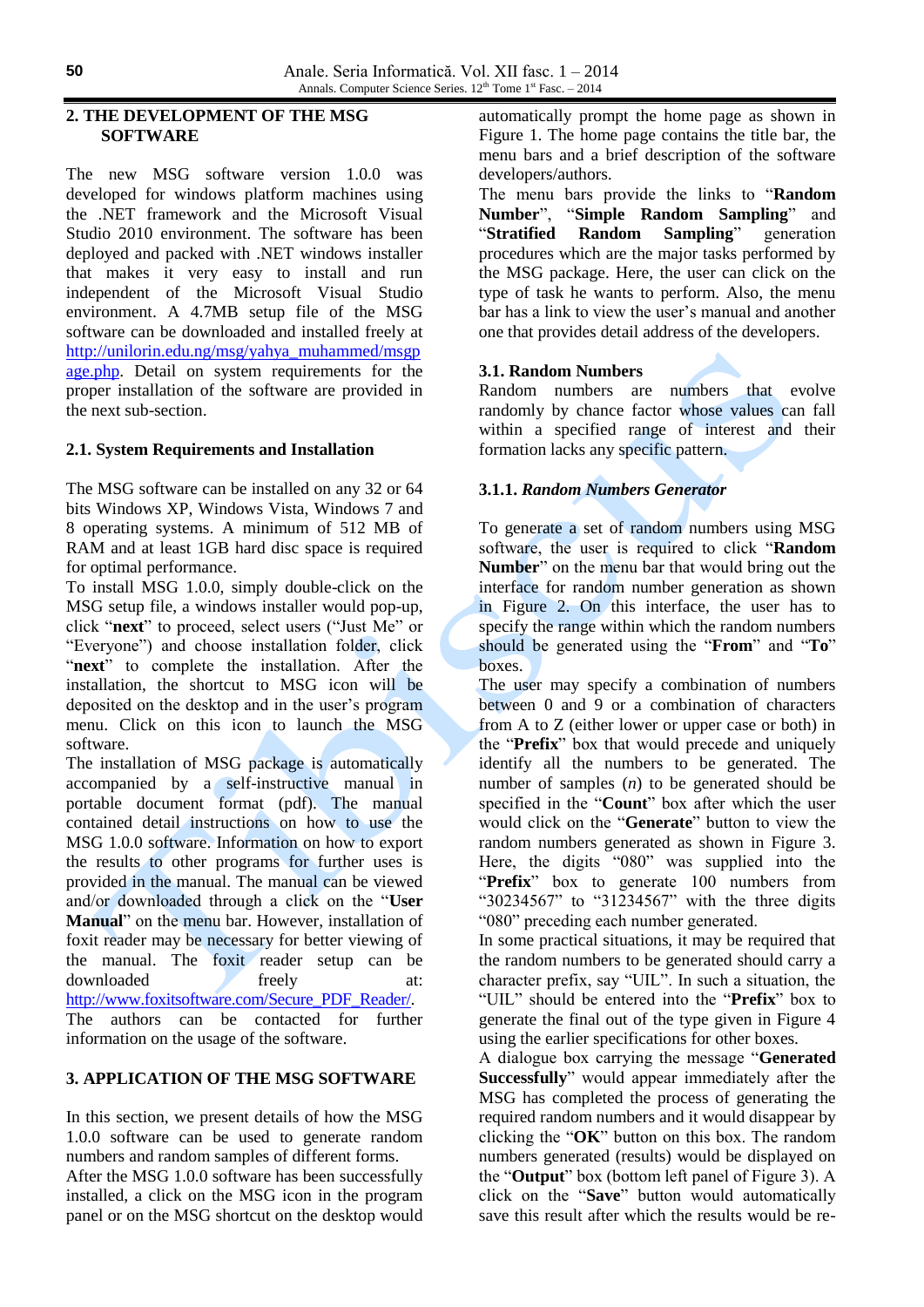displayed on the right panel of the MSG page as shown in Figure 3. A click on the "**Refresh**" button would clear this result from the panel. If this result

is saved, a click on the "**Print**" button would send it to the selected printer if desired.



**Figure 2: MSG interface for generating random numbers**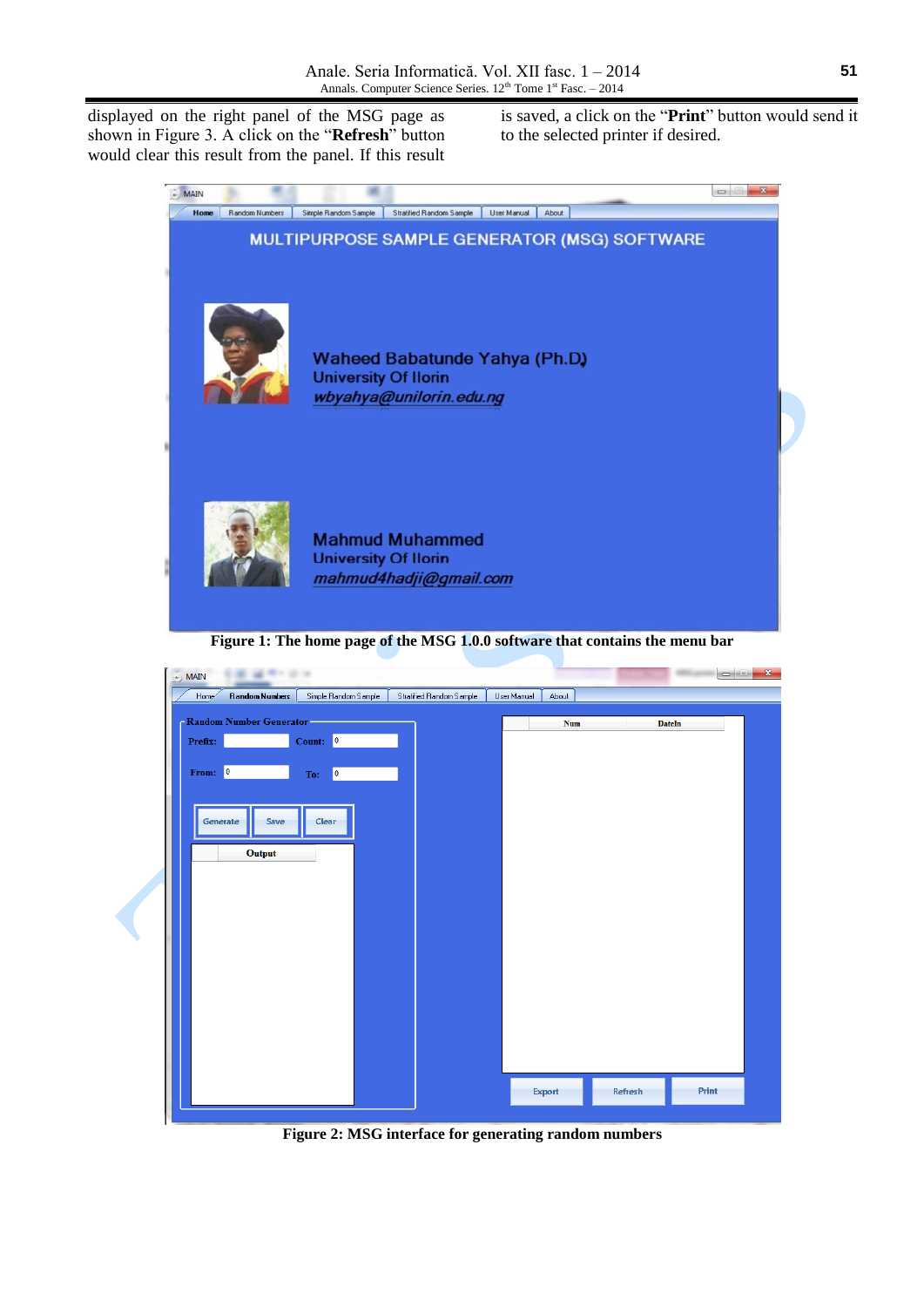| <b>Random Numbers</b><br>Home | Simple Random Sample | <b>Stratified Random Sample</b> | <b>User Manual</b><br>About |                   |  |
|-------------------------------|----------------------|---------------------------------|-----------------------------|-------------------|--|
| - Random Number Generator     |                      |                                 | <b>Num</b>                  | <b>DateIn</b>     |  |
| 080<br>Prefix:                | 100<br>Count:        | ٠                               | 08030694524                 | 4/26/2014 6:40 AM |  |
|                               |                      |                                 | 08030570602                 | 4/26/2014 6:40 AM |  |
| 30234567<br>From:             | 31234567             |                                 | 08030273486                 | 4/26/2014 6:40 AM |  |
|                               | To:                  |                                 | 08030752227                 | 4/26/2014 6:40 AM |  |
|                               |                      |                                 | 08030548195                 | 4/26/2014 6:40 AM |  |
|                               |                      |                                 | 08030933700                 | 4/26/2014 6:40 AM |  |
| Generate<br>Save              | Clear                |                                 | 08030662812                 | 4/26/2014 6:40 AM |  |
|                               |                      |                                 | 08030318521                 | 4/26/2014 6:40 AM |  |
| <b>Output</b>                 |                      |                                 | 08030836823                 | 4/26/2014 6:40 AM |  |
| 08030694524                   |                      |                                 | 08031196747                 | 4/26/2014 6:40 AM |  |
| 08030570602                   |                      |                                 | 08030584898                 | 4/26/2014 6:40 AM |  |
| 08030273486                   |                      |                                 | 08030903815                 | 4/26/2014 6:40 AM |  |
| 08030752227                   |                      |                                 | 08030774063                 | 4/26/2014 6:40 AM |  |
| 08030548195                   |                      |                                 | 08030452860                 | 4/26/2014 6:40 AM |  |
| 08030933700                   |                      |                                 | 08030507621                 | 4/26/2014 6:40 AM |  |
| 08030662812                   |                      |                                 | 08030301758                 | 4/26/2014 6:40 AM |  |
| 08030318521                   |                      |                                 | 08031227677                 | 4/26/2014 6:40 AM |  |
| 08030836823                   |                      |                                 | 08030282171                 | 4/26/2014 6:40 AM |  |
| 08031196747                   |                      |                                 | 08030702528                 | 4/26/2014 6:40 AM |  |
| 08030584898                   |                      |                                 | 08031018136                 | 4/26/2014 6:40 AM |  |
| 08030903815                   |                      |                                 | 08030383609                 | 4/26/2014 6:40 AM |  |
| 08030774063                   |                      |                                 | 08030235695                 | 4/26/2014 6:40 AM |  |
| 08030452860                   |                      |                                 | 08031049685                 | 4/26/2014 6:40 AM |  |
| 08030507621                   |                      |                                 | 08030819013                 | 4/26/2014 6:40 AM |  |
| 08030301758                   |                      |                                 |                             |                   |  |

**Figure 3: MSG interface showing output of part of 100 hypothetical random numbers generated. Each of the random numbers generated was preceded by three digits "080" as required by the user**

| <b>Random Numbers</b><br>Home  | Simple Random Sample | Stratified Random Sample | User Manual<br>About |                   |       |
|--------------------------------|----------------------|--------------------------|----------------------|-------------------|-------|
| <b>Random Number Generator</b> |                      |                          | <b>Num</b>           | <b>DateIn</b>     |       |
| UIL<br>Prefix:                 | Count:               |                          | UIL30265064<br>٠     | 4/26/2014 1:21 PM |       |
|                                |                      |                          | UIL30760310          | 4/26/2014 1:21 PM |       |
| 30234567<br>From:              | 31234567             |                          | UIL31216412          | 4/26/2014 1:21 PM |       |
|                                | To:                  |                          | UIL31223961          | 4/26/2014 1:21 PM |       |
|                                |                      |                          | UIL30751779          | 4/26/2014 1:21 PM |       |
|                                |                      |                          | UIL30754844          | 4/26/2014 1:21 PM |       |
| Generate                       | Clear<br>Save        |                          | UIL30949574          | 4/26/2014 1:21 PM |       |
|                                |                      |                          | UIL30934962          | 4/26/2014 1:21 PM |       |
| Output                         | ۰                    |                          | UIL30830863          | 4/26/2014 1:21 PM |       |
| UIL30265064<br>٠               |                      |                          | UIL30687577          | 4/26/2014 1:21 PM |       |
| UIL30760310                    | 티                    |                          | UII 30744212         | 4/26/2014 1:21 PM |       |
| UIL31216412                    |                      |                          | UII 30300452         | 4/26/2014 1:21 PM |       |
| UII.31223961                   |                      |                          | UIL30991599          | 4/26/2014 1:21 PM |       |
| UII.30751779                   |                      |                          | UIL30296300          | 4/26/2014 1:21 PM |       |
| UII.30754844                   |                      |                          | UIL30661320          | 4/26/2014 1:21 PM |       |
| UII.30949574                   |                      |                          | UIL30858795          | 4/26/2014 1:21 PM |       |
| UIL30934962                    |                      |                          | UIL30383080          | 4/26/2014 1:21 PM |       |
| UIL30830863                    |                      |                          | UIL31099832          | 4/26/2014 1:21 PM |       |
| UII.30687577                   |                      |                          | UIL30854681          | 4/26/2014 1:21 PM |       |
| UIL30744212                    |                      |                          | UIL30726868          | 4/26/2014 1:21 PM |       |
| UIL30300452                    |                      |                          | UIL30388942          | 4/26/2014 1:21 PM |       |
| UIL30991599                    |                      |                          | UIL30442601          | 4/26/2014 1:21 PM |       |
| UIL30296300                    |                      |                          | UIL31111711          | 4/26/2014 1:21 PM |       |
| UIL30661320                    |                      |                          | UIL30306985          | 4/26/2014 1:21 PM |       |
| UIL30858795                    |                      |                          |                      | <b>Refresh</b>    | Print |

**Figure 4: MSG interface showing output of part of 100 random numbers generated with character string prefix "UIL"**

To get the generated result out of the MSG environment, a click on the "**Export**" button would export the result into "*My Document*" directory of the computer system as a Microsoft Excel file with Comma Separated Values (.csv) extension for users of MS office 2013 and above. For users of lower versions of MS office, the default printer of the computer system has to be changed to either "*OneNote*" or "*Microsoft XPS*" or "*Xml*" as the default printer. A click on the printer icon on the "**Print Preview**" dialogue box would send the results to "*OneNote*" or "*Microsoft XPS*" or "*Xml*"

as selected after which the results would be displayed for further usage.

The default printer of a computer system can be changed by checking on the *"view devices and printers*" in the control panel. Right click on the preferred printer to set it as default for usage by checking on the "*Set as default printer*" option.

#### **4. SIMPLE RANDOM SAMPLING**

The simplest form of sampling is the simple random sampling (SRS). It is a sampling technique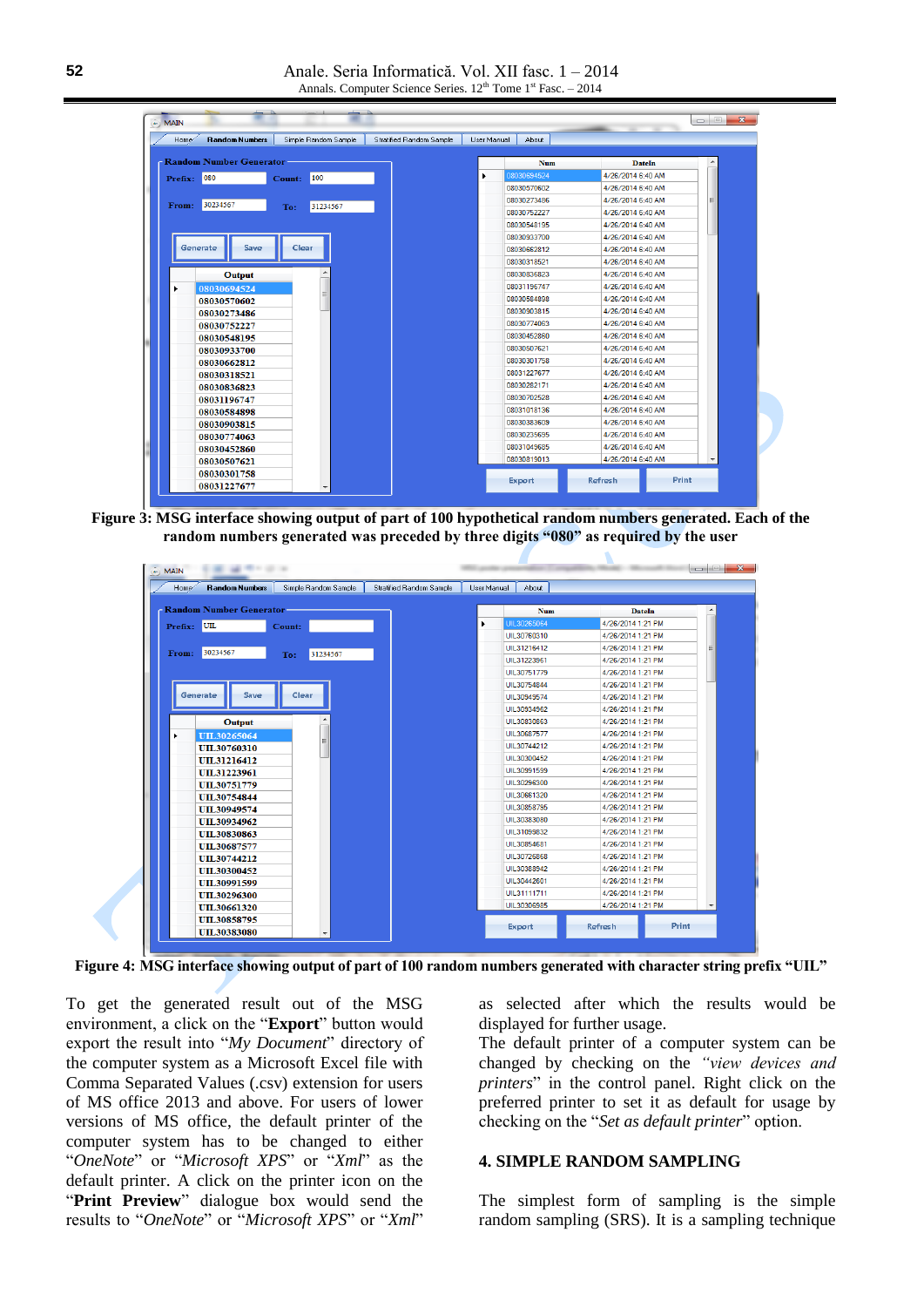in which a subset of individuals or units (a sample) is randomly selected from a larger set (population) such that all members in the sample set has equal chance (probability) of being chosen into that set ([Coc97; Dal89]). As defined by Moore and McCabe ([MM06]) and Moore ([Moo07]), a simple random sample of size n consists of n individuals from the population chosen in such a way that every set of n individuals has an equal chance to be in the sample actually selected.

| Random Numbers<br>Simple Random Sample<br>Home<br>Stratified Random Sample<br>User Manual<br>About<br>- Simple Random Sample Generator-<br>- With Characters -<br>- With Numbers -<br>To: 0<br>From: 0<br><b>Input Data:</b><br>Add<br>Clear<br>$\mathbf{r}$<br>Count: 0<br>Count: 0<br>Data:<br>Print<br>Clear<br>Generate<br>Save<br>Clear<br>Print<br>Save<br>Refresh<br>Export<br>Refresh<br>Generate<br>Export<br>Output<br><b>Summary</b><br><b>Summary</b><br>Output | MAIN |  |  | $=$<br>$\mathbf{x}$ |  |  |  |  |  |  |
|-----------------------------------------------------------------------------------------------------------------------------------------------------------------------------------------------------------------------------------------------------------------------------------------------------------------------------------------------------------------------------------------------------------------------------------------------------------------------------|------|--|--|---------------------|--|--|--|--|--|--|
|                                                                                                                                                                                                                                                                                                                                                                                                                                                                             |      |  |  |                     |  |  |  |  |  |  |
|                                                                                                                                                                                                                                                                                                                                                                                                                                                                             |      |  |  |                     |  |  |  |  |  |  |
|                                                                                                                                                                                                                                                                                                                                                                                                                                                                             |      |  |  |                     |  |  |  |  |  |  |
|                                                                                                                                                                                                                                                                                                                                                                                                                                                                             |      |  |  |                     |  |  |  |  |  |  |
|                                                                                                                                                                                                                                                                                                                                                                                                                                                                             |      |  |  |                     |  |  |  |  |  |  |
|                                                                                                                                                                                                                                                                                                                                                                                                                                                                             |      |  |  |                     |  |  |  |  |  |  |
|                                                                                                                                                                                                                                                                                                                                                                                                                                                                             |      |  |  |                     |  |  |  |  |  |  |
|                                                                                                                                                                                                                                                                                                                                                                                                                                                                             |      |  |  |                     |  |  |  |  |  |  |
|                                                                                                                                                                                                                                                                                                                                                                                                                                                                             |      |  |  |                     |  |  |  |  |  |  |
|                                                                                                                                                                                                                                                                                                                                                                                                                                                                             |      |  |  |                     |  |  |  |  |  |  |
|                                                                                                                                                                                                                                                                                                                                                                                                                                                                             |      |  |  |                     |  |  |  |  |  |  |
|                                                                                                                                                                                                                                                                                                                                                                                                                                                                             |      |  |  |                     |  |  |  |  |  |  |
|                                                                                                                                                                                                                                                                                                                                                                                                                                                                             |      |  |  |                     |  |  |  |  |  |  |
|                                                                                                                                                                                                                                                                                                                                                                                                                                                                             |      |  |  |                     |  |  |  |  |  |  |
|                                                                                                                                                                                                                                                                                                                                                                                                                                                                             |      |  |  |                     |  |  |  |  |  |  |
|                                                                                                                                                                                                                                                                                                                                                                                                                                                                             |      |  |  |                     |  |  |  |  |  |  |
|                                                                                                                                                                                                                                                                                                                                                                                                                                                                             |      |  |  |                     |  |  |  |  |  |  |
|                                                                                                                                                                                                                                                                                                                                                                                                                                                                             |      |  |  |                     |  |  |  |  |  |  |

**Figure 5: MSG interface for generating Simple Random Samples**



**Figure 6: MSG interface for 100 Simple Random Samples generated from numbers 20 to 2000 (left panel)**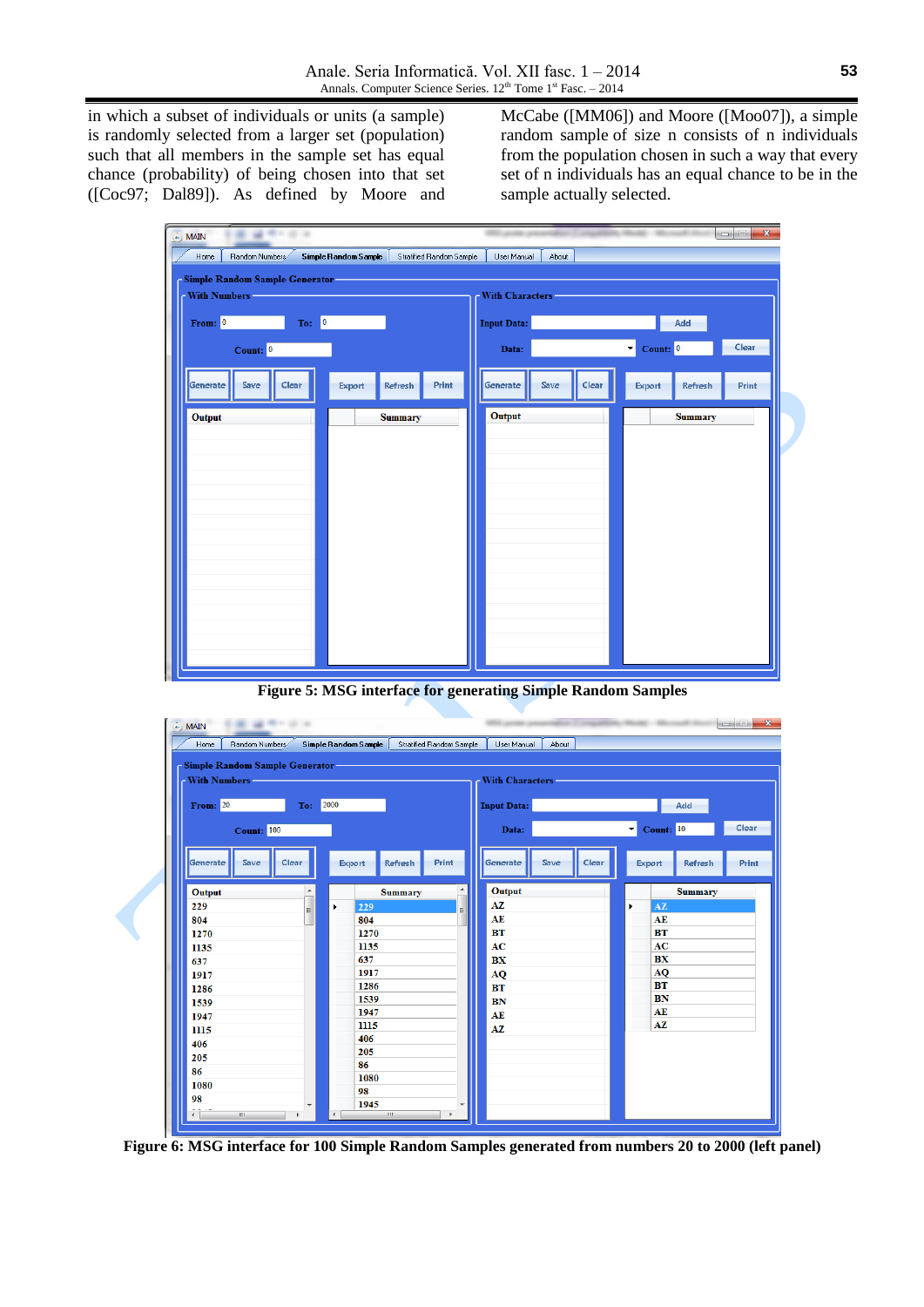

**Figure 7: MSG interface for generating 10 Simple Random Samples of character strings from a total of 50 of such character strings (right panel). It should be noted that this interface can be used to generate SRS from populations that contain only numeric sampling units of any form of sequence**

#### **4.1. Simple Random Sample Generator**

To generate simple random sample, the user is required to click on the "**Simple Random Sampling**" option on the menu bar. This would prompt the MSG SRS interface as shown in Figure 5. Two forms of simple random samples can be generated using MSG software. One form is to generate only numeric SRS. Here, all members in the population from which the sample is to be selected have numerical representations. Here, all the elements in the population are assigned a sequence of numbers 1, 2, ..., N that uniquely identify them with N being the total number of elements in the population. A simple random sample of size *n*,  $n \leq N$  can then be drawn from such a sequence of numbers while the sampling units carrying the selected number labels constitute the required sample from such population.

The second form is to generate SRS from a population whose elements have alpha-numeric or pure character representations.

i. **Numeric SRS Generator:** From the left panel of the SRS interface in Figure 4 labeled "**With Numbers**", users are to specify the range within which the random samples should be selected using the "**From**" and "**To**" boxes. The range could be the interval of the sequence of number-codes used to represent the original sampling units in the population. The number of samples (*n*) to be generated should be specified in the "**Count**" box after which the

user would click on the "**Generate**" button to generate the required samples. Other steps on how to view and print the results generated are as provided in Section 3.1 for random numbers generation. The output display of the hypothetical 100 simple random samples generated from number codes between 20 to 2000 is shown in the left panel of Figure 6.

ii. **Character or Alpha-Numeric SRS Generator:** For a data set that contains characters or combinations of characters and numbers (alphanumeric), the user is required to input the data into through the "**Input Data**" box on the SRS interface "**With Characters**" of the MSG software. A click on the "**Add**" button would store the data inputted into to the "**Data**" panel after which the next data entry can be made again through the "**Input Data**" box.

This process would continue until the last data point in the population is entered. All the data entry can be viewed by clicking on the scroll arrow on the "**Data**" panel. Specify the number of samples to be selected in the "**Count**" box and click on the "**Generate**" button to generate the required samples. Other steps on how to view and print the results generated are as provided in Section 3.1 for random numbers generation.

This procedure is demonstrated as shown in the right panels of Figure 6 and Figure 7 in which 10 random samples of character strings were drawn from a total of 50 of such character strings. Here, the sampling is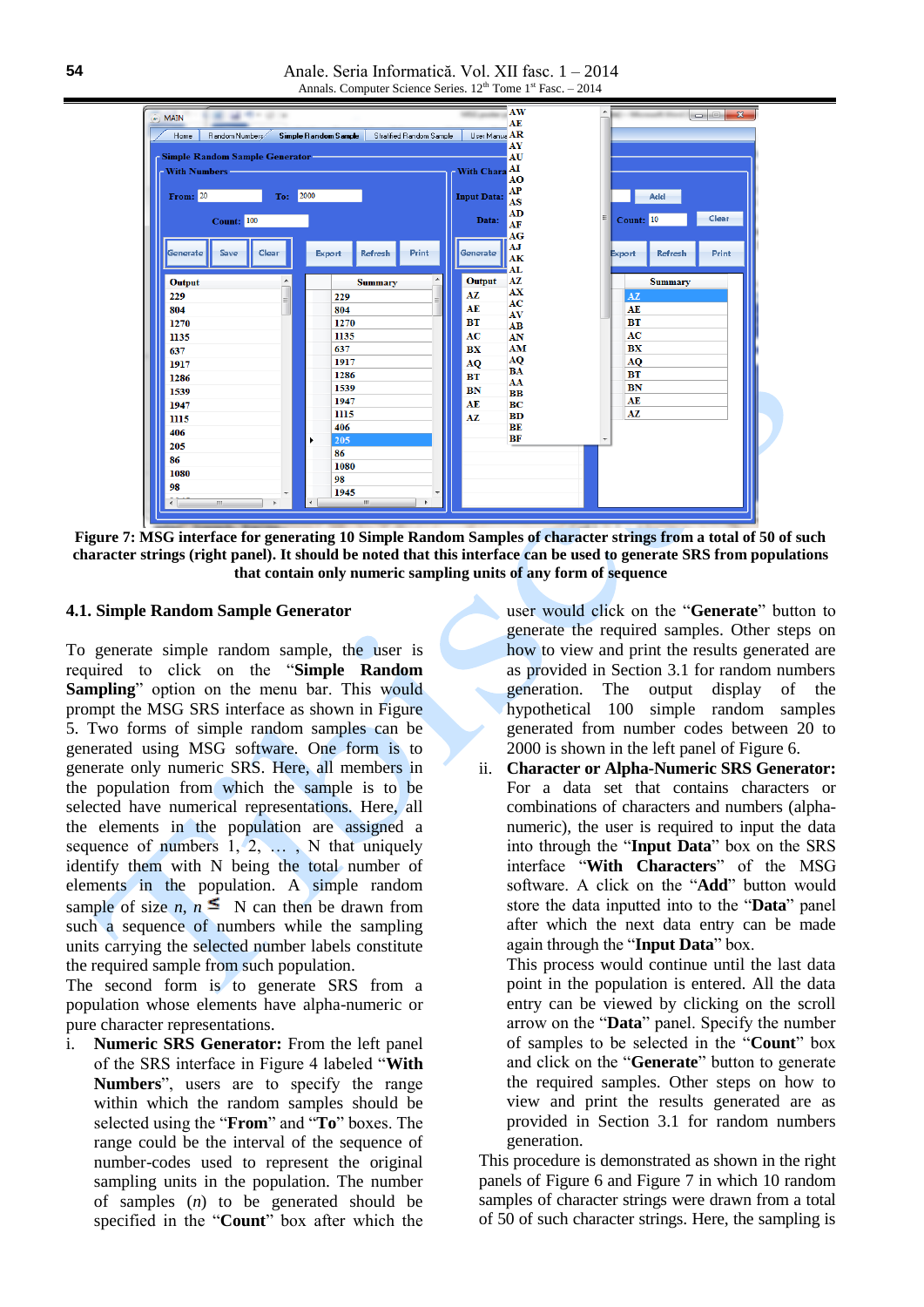done with replacement, the reason why some strings were repeated in the selected sample.

### **5. STRATIFIED RANDOM SAMPLING**

In statistical surveys, when subpopulations within an overall population vary, it is advantageous to sample each population group (stratum) independently. Stratified random sampling therefore is a variation of random sampling in which the population is partitioned into *h* homogenous sub-groups called strata and a (simple or systematic) random sample is then selected from each stratum ([FMR62]). The results from the strata are then aggregated and studied to make inferences about the population.

In computational statistics, stratified sampling technique is employed to enhance the efficiency of the statistics computed from the sample data and reduce the sampling error. A major advantage of stratified random sampling is that of being the most representative of a population ([SSW92; SSW03]).

#### **5.1. Stratified Random Sample Generator**

Like in the SRS, two forms of the stratified random samples can be generated using MSG software. These are numeric and alpha-numeric stratified random samples. To use the numeric stratified random samples interface of the MSG software, all

elements in the population in each stratum must have numerical representations in the form of sequence of number labels that uniquely identify them as described in Section 4.1 for SRS generator. The alpha-numeric stratified random samples generator interface generates stratified random samples from a population whose elements have alpha-numeric or pure character representations within each stratum. The MSG interface for generating stratified random samples is shown by Figure 8.

i. **Numeric Stratified Random Sample Generator:** To generate numeric stratified random sample, the user is required to click on the "**Stratified Random Sampling**" option on the menu bar. From the left panel labeled "**With Numbers**", select the stratum from which the random samples are to be generated among the five options "**Stratum 1**" to "**Stratum 5**" on the interface and specify the range within which the random samples should be selected using the "**From**" and "**To**" boxes. Click on "**Add**" button to send the numbers within the specified range into the data panel. Specify the number of samples (n) to be generated in the "**Count**" box and click on the "**Generate**" button to generate the required samples for that stratum. Repeat this process to generate samples from other strata.



**Figure 8: MSG interface for generating Stratified Random Samples**

If more than five strata are desired, simply click on "**clear**" option beside the data panel of strata 1 to clear the initial data and repeat the above process beginning from this stratum to make-up to the number of strata desired. Other steps on how to view and print the results generated are as provided in Section 3.1 for random numbers generation.

ii. **Character or Alpha-Numeric Stratified Random Sample Generator:** For data set that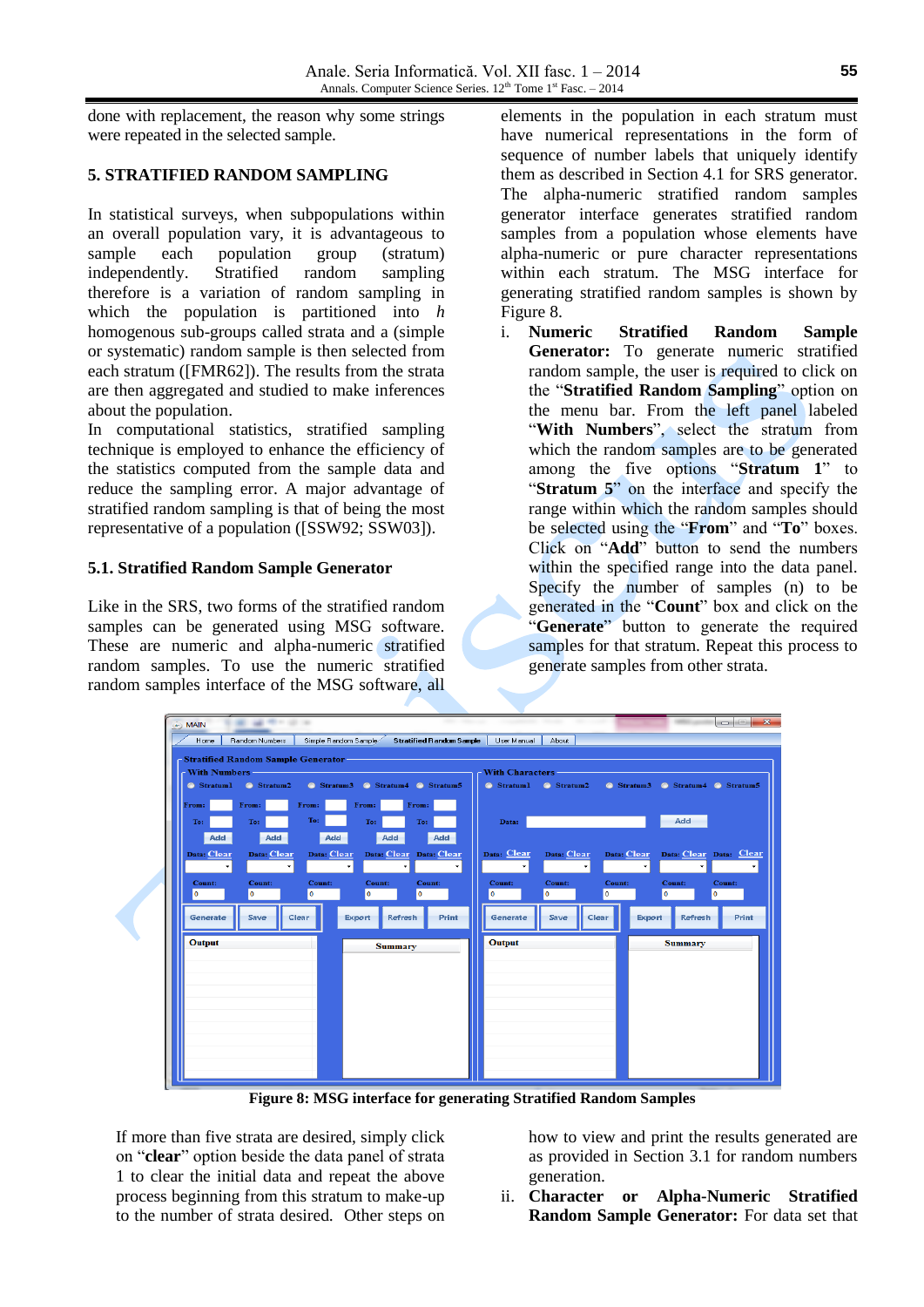contains characters or combinations of characters and numbers (alpha-numeric), select the stratum from which the random samples are to be generated among the five options "**Stratum 1**" to "**Stratum 5**" on the "**With Characters**" interface and enter the data through the "**Data**" panel. A click on the "**Add**" button would store the data inputted into to the "**Data**" panel after which the next data entry can be made again through the "**Data**" panel. This process would continue until the last data point in the population is entered. All the data entry can be viewed by clicking on the scroll arrow on the "**Data**" panel. Specify the number of samples to be selected in the "**Count**" box and click on the "**Generate**" button to generate the required samples for that stratum. Repeat this process to generate samples from other strata.

If more than five strata are desired, simply click on "**clear**" option beside the data panel of strata 1 to clear the initial data entered and repeat the above process beginning from this stratum to make-up to the number of strata desired. Other steps on how to view and print the results generated are as provided in Section 3.1 for random numbers generation.

### **6. CONCLUDING REMARKS**

A novel statistical package, the MSG version 1.0.0, for generating random numbers and random samples of different form is presented in this work. This software is user-friendly that can be used by researchers with limited knowledge of statistics and/or statistical computing.

The MSG software integrates the procedures of simple random, and stratified random sampling schemes as well as the algorithm for generating random numbers into a single statistical package to ease accessibility and implementations by nonstatistical experts and students alike in their research works.

One of the unique features of the MSG 1.0.0 package lies in its ability to generate random numbers with user desired numeric, character or alpha numeric prefix. This feature is lacking in most of the existing statistical packages. Therefore, the MSG package is going to be particularly useful in the fields of Engineering, Information and Telecommunications where the need always arises to work with some specialized numeric or alphanumeric codes.

Another advantage of the MSG software over some of the existing statistical package is its ability to generate random samples from both the numeric and alpha-numeric values. ,

The MSG 1.0.0 has been evaluated and tested over different platforms and has been found to be computationally efficient and produce reliable results like other existing statistical packages. The software is accompanied with a detailed manual that provides step-by-step procedures on how to use the software and provides few discussions on the basics of random sampling. However, it is important to remark that the MSG manual is not to be substituted for standard statistical textbooks that provide details on the art of sampling and its techniques.

Unlike some of the existing statistical packages, the new MSG package is a free software which can be downloaded at a state of  $\sim$  at a state of  $\sim$  at a state of  $\sim$  at a state of  $\sim$  at a state of  $\sim$  at a state of  $\sim$  at a state of  $\sim$  at a state of  $\sim$  at a state of  $\sim$  at a state of  $\sim$  at a state of  $\sim$  at [http://unilorin.edu.ng/msg/yahya\\_muhammed/msgpage.php](http://unilorin.edu.ng/msg/yahya_muhammed/msgpage.php) without any restrictions as earlier stated.

## **7. FUTURE DEVELOPMENT**

The first version of the new MSG software (MSG 1.0.0) is presented in this paper. However, other additional features will be incorporated in the subsequent versions of the software to improve its current performance. Part of the development that would accompany the second version of the software (MSG 1.0.1) include the interface that would generate some other sampling schemes such as systematic, cluster and multi-stage random sampling schemes among others.

Also, work is underway to developed MSG application that could be installable on mobile phones mainly to satisfy students' yearnings. Therefore, users of the current version of the MSG software (MSG 1.0.0) are enjoyed to forward their useful comments and observations that would improve the subsequent versions of the MSG package to the developers.

## **REFERENCES**

- [Coc97] **Cochran W. G.** *Sampling Techniques*. John Wiley and Sons, London, 1997.
- [Dal89] **Dalenious T.** *Elements of Survey Sampling*. Sarec, Stockholm, 1989.
- [FMR62] **Fan C. T., Muller M. E., Rezucha I.** *Development of sampling plans by using sequential (item by item) selection techniques and digital computer.* Journal of the American Statistical Association, 57: 387-402, 1962.